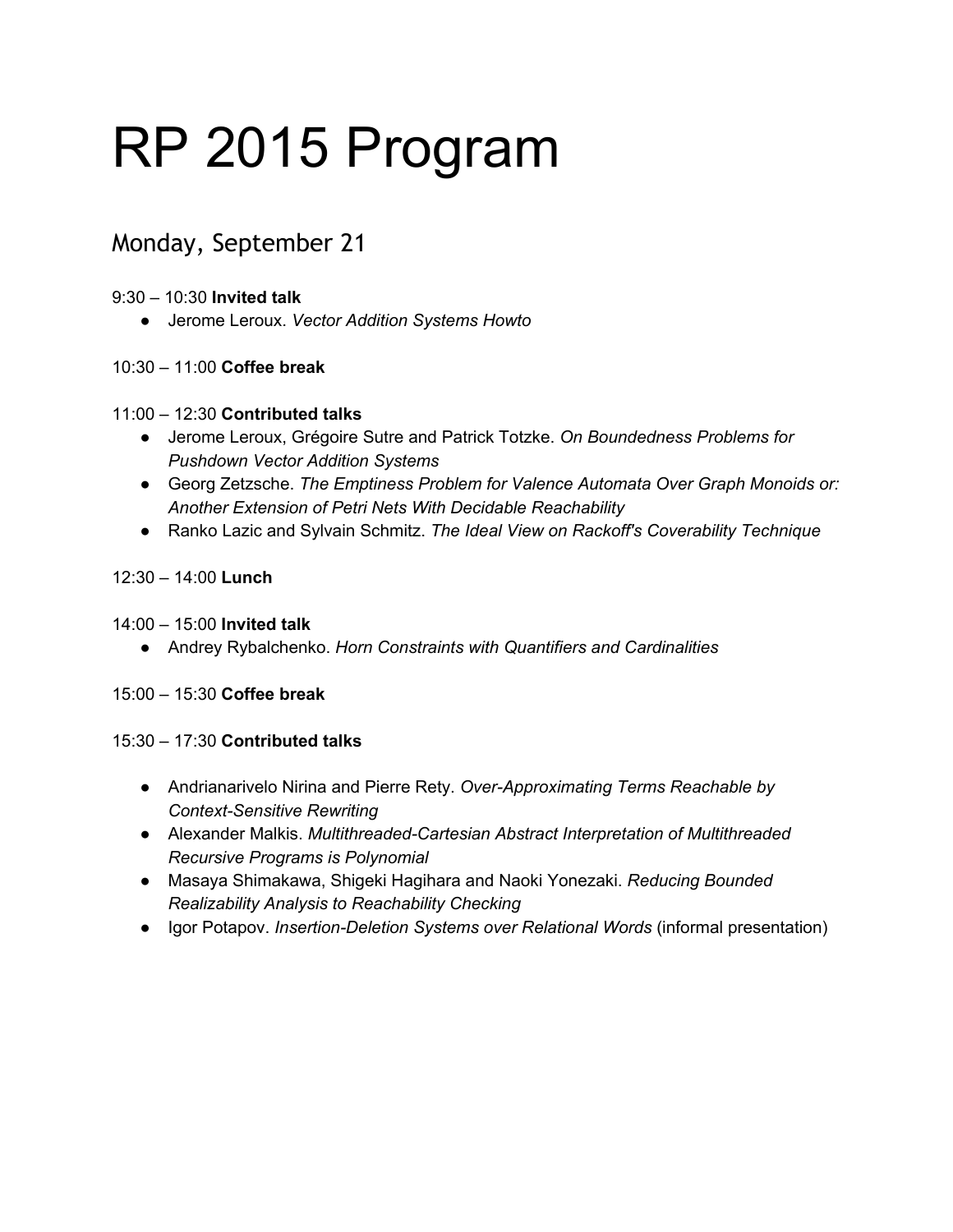# Tuesday, September 22

# 9:30 – 10:30 **Invited talk**

● Christel Baier. *Reasoning About CostUtility Constraints in Probabilistic Models*

## 10:30 – 11:00 **Coffee break**

#### 11:00 – 12:30 **Contributed talks**

- Beatrice Berard, Serge Haddad, Claudine Picaronny, Mohab Safey El Din and Mathieu Sassolas. *Polynomial Interrupt Timed Automata*
- Étienne André, Didier Lime and Olivier H. Roux. Almost-Complete Synthesis for *Bounded Parametric Timed Automata*
- Fribourg Laurent, Eric Goubault, Sameh Mohamed, Marian Mrozek and Sylvie Putot. *A Topological Method for finding Invariants of Continuous Systems*

12:30 – 14:00 **Lunch**

14:00 – 15:00 **Invited talk**

● James Worrell. *Reachability Problems for Continuous Linear Dynamical Systems*

# 15:00 – 15:30 **Coffee break**

#### 15:30 – 17:30 **Contributed talks**

- Petr Jancar. *On Reachability Related Games on Vector Addition Systems with States*
- Paul Hunter. *Reachability in Succinct OneCounter Games*
- Antonia Lechner. *Synthesis Problems for OneCounter Automata*
- Piotr Hofman. *Tightening the Complexity of Equivalence Problems for Commutative Grammars* (informal presentation)

#### 19:00 **Workshop Dinner**